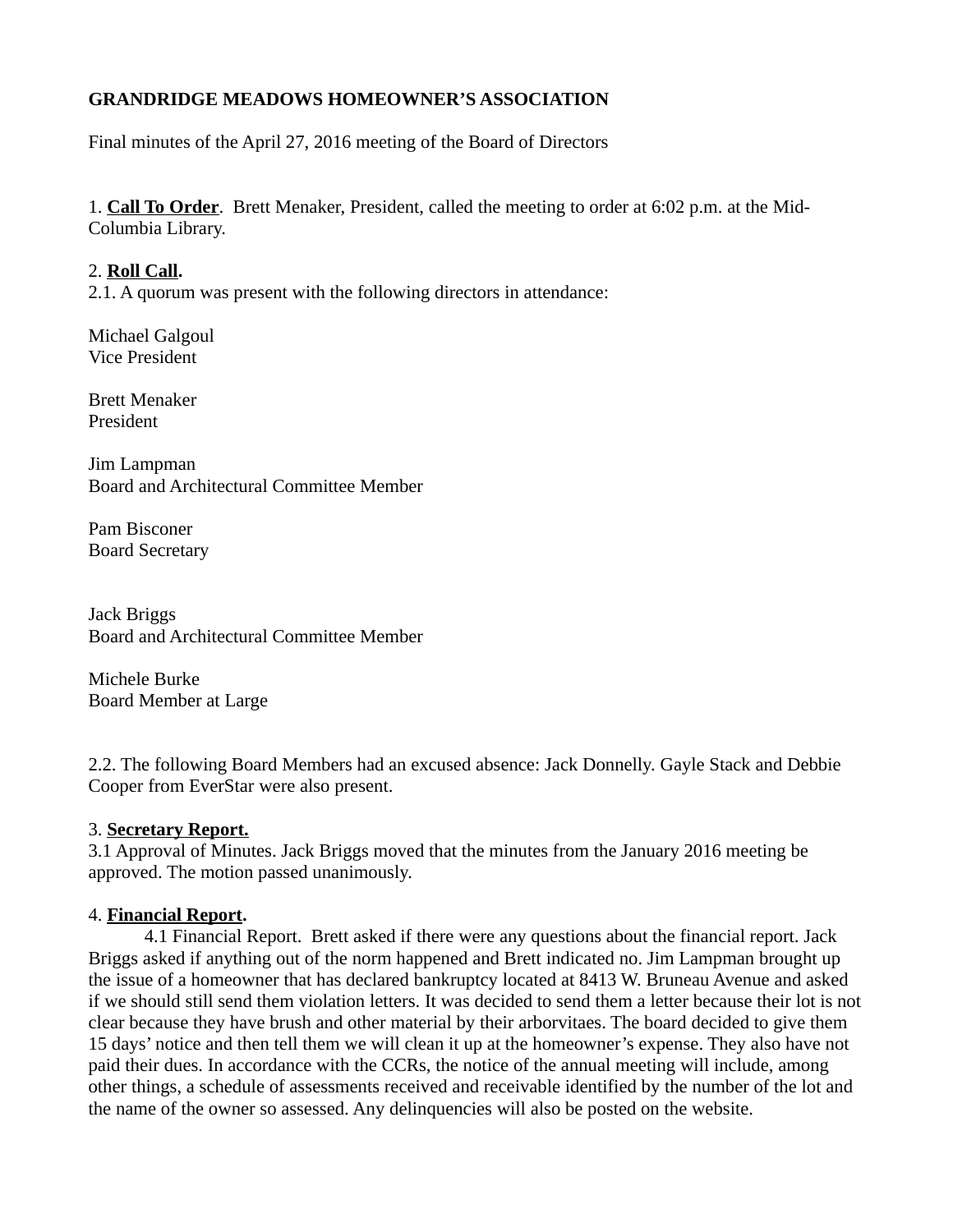## 5. **Architectural Control Committee Report.**

 5.1 Jim Lampman mentioned the island coming into the development has brown spots and he said the timer is bad. Jesse's will take a look at it and see if it is watering all areas. Brett stated he just completed his backflow testing and suggested we seek a discounted rate for homeowners. Since many have already completed backflow testing we will attempt to obtain a discounted rate for sprinkler blowouts in the fall and backflow testing in 2017. It was decided to inform homeowners that we have a discounted rate with one or two contractors and the ACC will work on this.

#### 6. **Old Business.**

 6.1 The rental policy discussion was cancelled. Jack Briggs asked how we enforce it if someone rents without our approval. Michael Galgoul stated that this is like any other violation and we can either educate, impose fines or revise the CC&Rs. Gayle stated that if she sees that an address is not within the subdivision she will notify the Board.

#### 7. **New Business**

 7.1 Method of notifying members of meetings. Gayle stated she has 60% of the emails for the subdivision. It was decided to send information via email to those we have and to mail the rest.

 7.2 Revision of lien policy. Gayle suggested we modify our policy to impose liens 6 months after dues are due instead of two years after they are due. Jack Briggs moved that a lien be placed on property owners where fines or overdue amounts exceed \$175. The motion was seconded by Michael Galgoul and it passed unanimously. The board agreed to notify homeowners of this change in policy as part of the next regular mailing.

 7.3 Collecting past due dues and fees. It was noted that 12% of homeowners are not paying dues. See 7.2 for how past due dues and fees will be collected.

 7.4 Xeriscaping of some portion of common areas to reduce expenses. Michael Galgoul stated that our biggest expense is water for Montana Street, arborvitaes and the maintenance of these areas. Our bill is \$6,000 per year for Jesse's to maintain these areas and we paid \$3,000 for water last year. Jim Lampman stated an option might be to not have the arborvitae shaped and to just have them trimmed. Michael suggested that when we need to replace a plant that we replace it with a drought resistant plant. Gayle suggested we do a reserve study and put it on the agenda for the next meeting. Brett asked the ACC to talk to Jesse's about ways to use less water in our landscape. The ACC will report at the next meeting.

 7.5 Joining HOAleader.com. It was decided to join HOAleader.com. The cost is \$100 per year and it enables all Board members to receive access.

8. **Open Forum.** There was discussion about the upcoming elections in June 2016. A letter will be put in the next mailing soliciting members to be on the Board. Jim Lampman stated that our dues will probably go up if we have no board members. Jack Briggs stated that we need to establish committees of home owners in order to share the workload of the HOA and not leave everything to the 7 board members. Fortunately we still have members who are willing to be on the ACC because if we turn this function over to EverStar, the HOA fee would be even higher.

9. **Executive Session**. (If required). No executive session was required.

10. **Next Meeting Date.** June 29, 2016

11. **Meeting Adjourned.** The meeting was adjourned at 7:30 p.m.